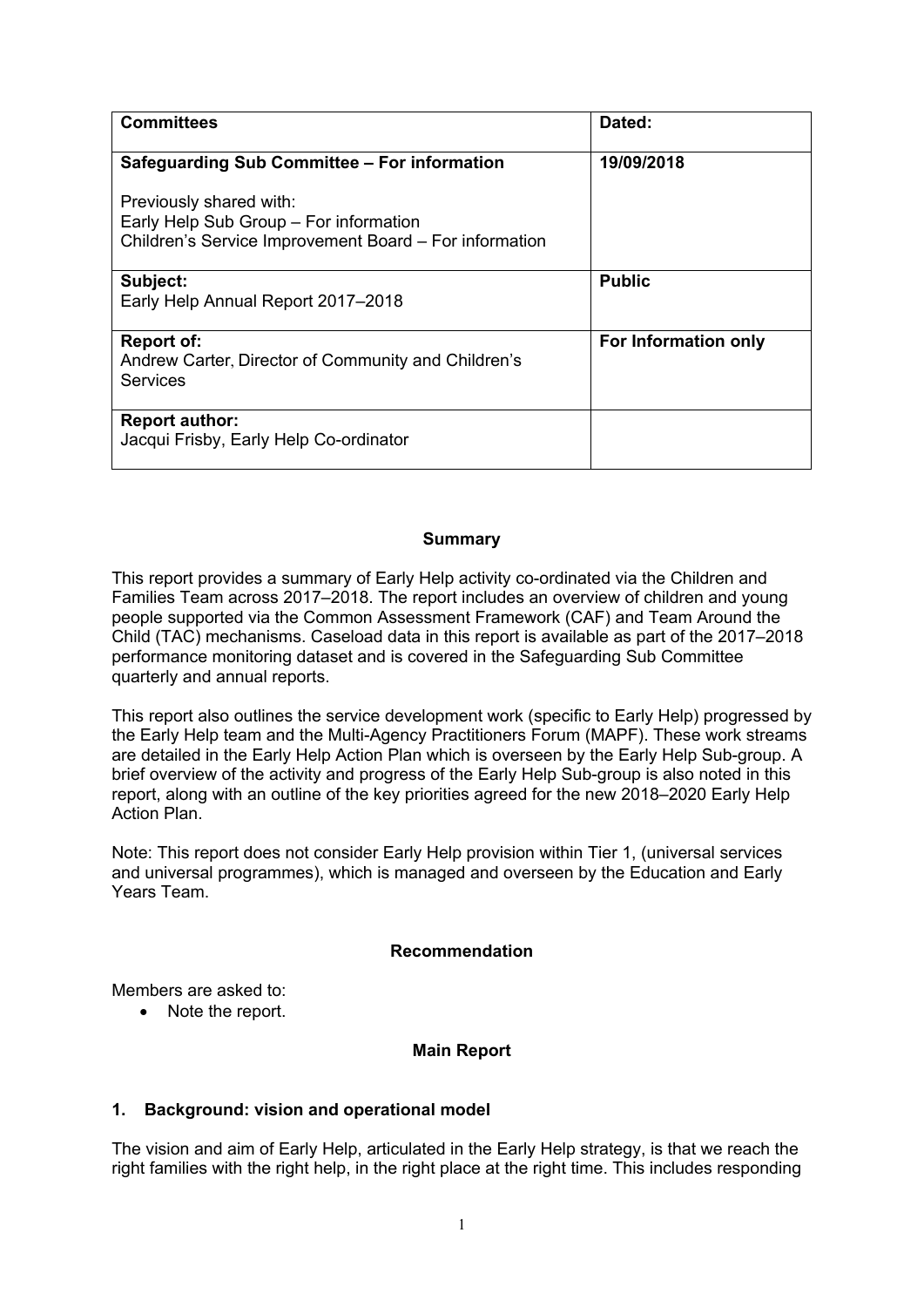to current needs and putting support in place so that escalation to statutory services is prevented wherever possible. The goal is that children and families would be able to manage well without targeted support and that early help would prevent dependency on, or referral to, statutory services in the future. Direct work with children and young people at Tier 2 is coordinated through the CAF and TAC mechanisms. While partner agencies have been encouraged to complete CAFs and to lead TAC meetings, there were no external CAFs completed in 2017/18. Therefore, data in this report refers only to cases held within the Children and Families Team.

### **2. Current position: Referrals in and movement of cases through Early Help**



2.1 Early Help and Step Down cases referrals from statutory services

 Note: Of the Step Down figures above, initial referral sources are: Police = 5, Health Visitor = 3, Self/family member =  $1$ 

The number of referrals allocated to Early Help from the front door, combined with cases stepped down from Children's Social Care have increased by more than 50% year on year compared to 2016/17, and are also higher than numbers seen in 2015/16.

2.2 Case closures from Early Help and cases stepped up to statutory services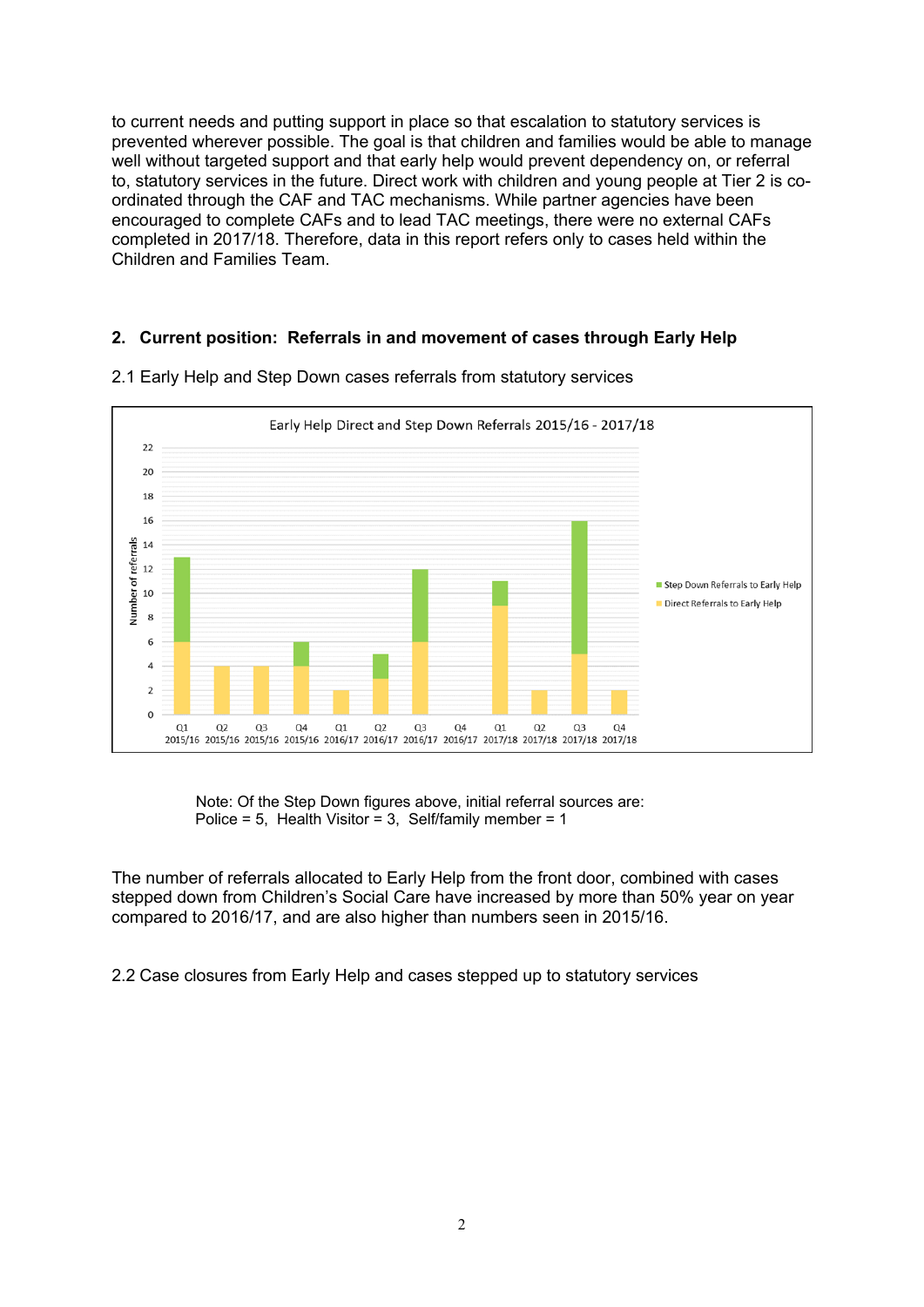

- A total of 20 Early Help cases were either closed or stepped-up across 2017/18.
- The number of case closures from Early Help remained largely consistent between 2015/16 and 2017/18 with no significant, identifiable spikes.
- The increased stability and consistency of the Early Help team and offer across 2017/18 may have had an impact on the number of step-ups. For example, spikes seen in the past correlated to changes to the team (in 2015/16 an Early Help worker moved into the statutory social work team) or changes to processes (2016/17), or to reallocation of some special educational needs and disability (SEND) cases for a Child and Family Assessment or to Children in Need (CIN) status.

# **3. Current position – CAF/Early Help case work**

Across Q1-Q4 2017/18 there were a total of 30 cases active and open to Early Help within the Children and Families Team. These cases can be broken down by gender, age, ethnicity, residential location, referring agency and presenting need, as shown in figures  $3.1 - 3.6$  below:

### 3.1 Gender

- A higher proportion of males vs. females have continued to be supported by Early Help across 2017/18 (this trend was also seen in 2016/17, whereas in 2015/16 there was a much more even split of males vs. females being supported).
- Males who were supported by Early Help across 2017/18 were evenly split across all age groups (five were aged under 5 years old, six were aged 5 to 10 years and seven were aged 11 to 18 years). Although a broadly even split, this is the first year that 11- to 18-year-olds comprised the largest age cohort, (albeit marginal).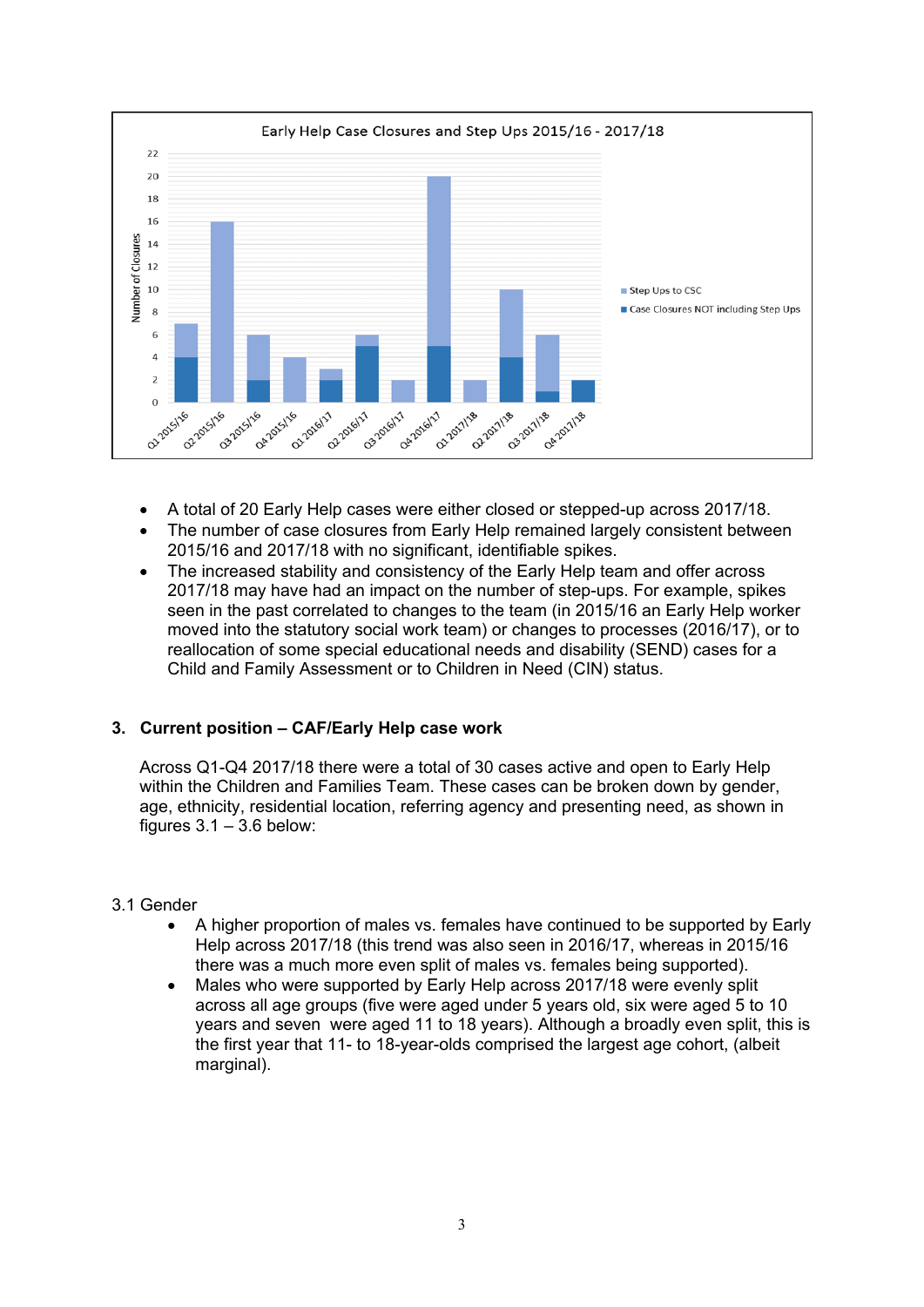

# 3.2 Age

- Children of all ages, from unborn to aged 16 have been supported by Early Help across 2017/18.
- The split across the age ranges remains broadly even.
- This continues the trend of increased access to Early Help by the school-age population in the City of London (also seen in 2016/17, whereas in 2015/16 almost 50% of children supported by Early Help were aged 5 years and under).



### 3.3 Ethnicity

- Children from a broad range of ethnic groups were supported by Early Help across 2017/18.
- There was an increase in the number of White British children supported by Early Help across 2017/18. This is in contrast to the low number of White British children and young people accessing support across 2015/16 and 2016/17. However, despite the increase, White British children remain under-represented when compared to the population in the City of London.
- The number of children and young people from all other ethnic groups who are accessing support have either remained constant or increased. Although, the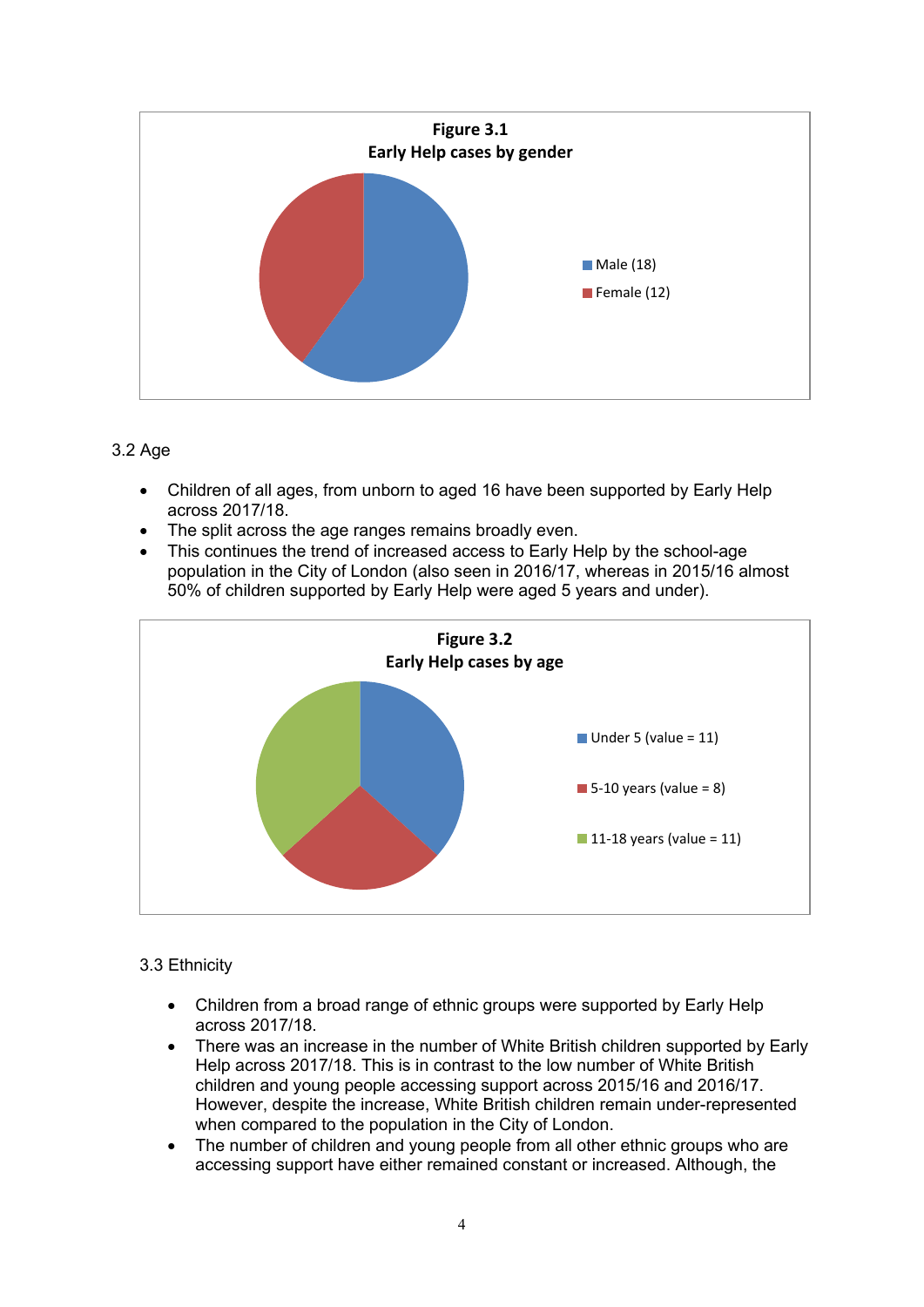Black, Asian and Minority Ethnic (BAME) cohort as a whole is over-represented in access to Early Help support.



# 3.4 Home location

- With the exception of Golden Lane, there has been an increase in the number of children and young people accessing Early Help support from all locations within the City.
- There has been a decrease (from five to three) in the number of children and young people from Golden Lane accessing Early Help support in 2017/18.
- The Portsoken ward is home to almost 60% of cases that have been open to Early Help across 2017/18. This is possibly linked to the different social and economic characteristics of the ward.



### 3.5 Referral source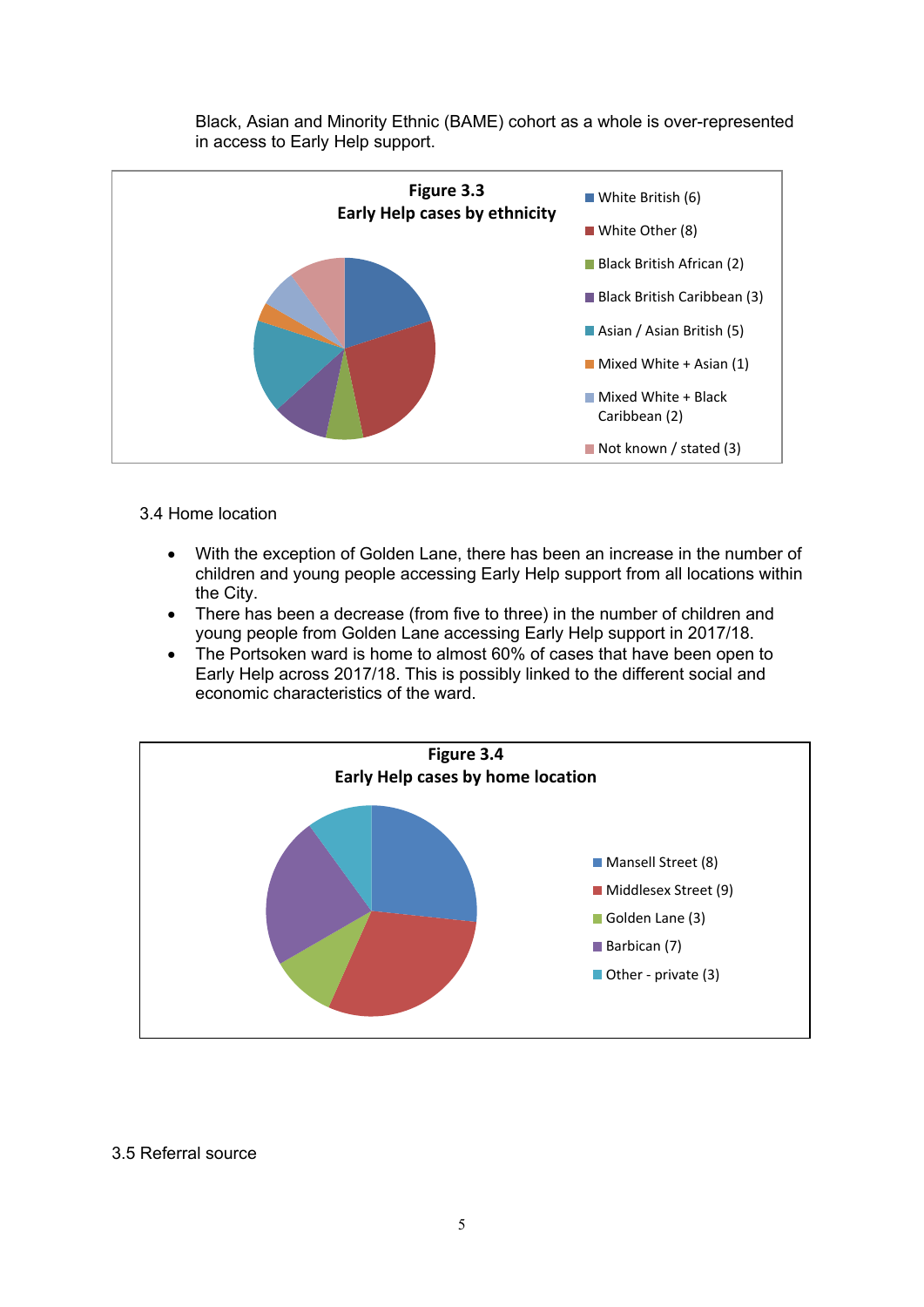- The number of cases in Early Help that have been stepped down following statutory social care involvement (either a Child and Family Assessment or a child or young person supported through a CIN plan) has significantly increased during 2017/18 compared to the previous two years.
- The Education Team remain a key source of referrals, particularly in terms of children and young people with SEND.
- The Police have been a significant source of referrals across 2017/18 (of cases allocated on referral to Early Help as well as stepped-down cases). This is in contrast to 2016/17 when no cases open to Early Help were originally referred by the Police.
- The number of referrals from schools and housing partners which result in Early Help work, although broadly similar to those seen across 2016/17, have declined slightly.
- There is a notable lack of referrals from youth service providers (City Gateway until January 2018, and Tower Hamlets since 1 February 2018) and this will need to be explored jointly between commissioning and the Children and Families Team.



3.6 Presenting need

- There has been an increase in the breadth of needs identified at the time of referral and allocation (or step down) to Early Help.
- Family dysfunction and families in acute stress or experiencing domestic abuse make up just over 50% of cases being supported by Early Help – this is a significant increase when compared to 2016/17 and 2015/16.
- Children and young people with SEND remain a significant cohort within the Early Help caseload across 2017/18.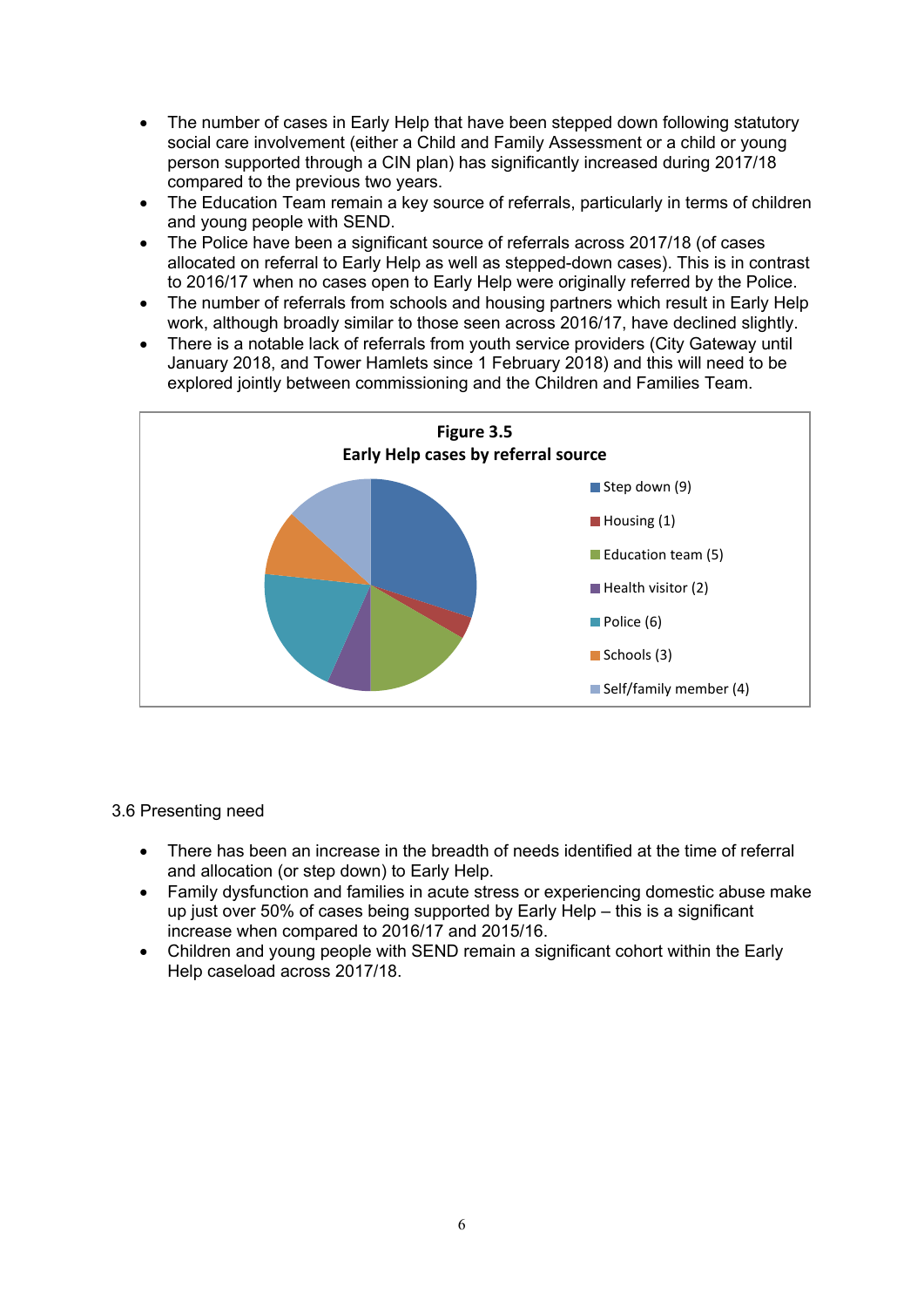

Note: 'Family in acute stress' includes issues with parental mental health difficulties, and serious risk of homelessness. 'Family dysfunction' includes socially unacceptable behaviour (parental), inter-parental conflict, and relationship difficulties between adolescents and their parents/carers.

- 3.7 External (partner agency) casework
	- While partner agencies have previously been encouraged to complete CAFs and to lead TAC meetings, across 2017/18 there were no external CAFs completed.
	- Multi-agency partners do, however, continue to make a significant contribution to the CAFs completed by the Early Help Support Worker. They also make a significant contribution to the TAC review meetings. All TAC review meetings take place outside of the Guildhall, usually in school for school-age children, although sometimes in the home (when requested by the family).
	- There has been ongoing dialogue among the partnership about the CAF within the Early Help Sub-group. Following consultation and feedback, the Early Help Subgroup agreed to simplify and redevelop the assessment and planning tools via a Task and Finish Group.

3.8 National and London-wide context

- Benchmarking the number of CAFs against other local authorities is difficult due to variance in reporting – some authorities report the number of assessments initiated on an annual basis and some report open cases (regardless of date the CAF was opened).
- In addition, some authorities (such as Hackney) require a CAF as a referral for specific multi-agency services. As a result, CAF numbers may be higher.
- The Association of Directors of Children's Services (ADCS) thematic report on Early Help, published in early 2017 shows that 1.78% of the national children and young people (CYP) population had an Early Help assessment (CAF or other) completed during 2015/16. Figures for City of London show that more than 3% of the CYP population have been supported via and Early Help Assessment (CAF) across each of the last three years 2015/16, 2016/17 and 2017/18. The rate is therefore above the national average.
- Other London local authority figures obtained for 2016/17 range from less than 1% to a maximum of 7% of the CYP population having CAFs (or equivalent) across a full year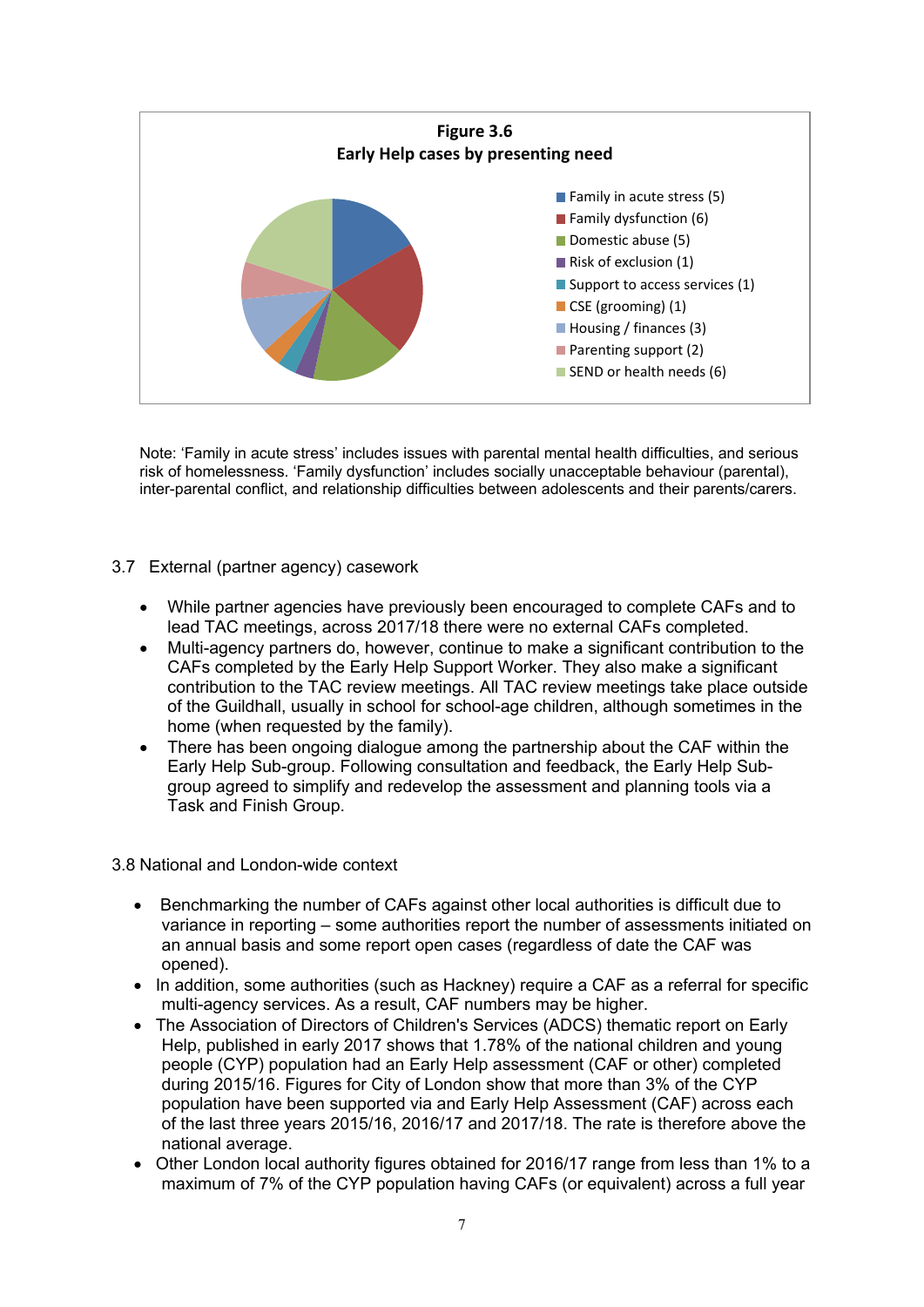(2017/18 not available). Again, City of London figures show that Early Help support in the form of a CAF is well within the range of other London boroughs.<sup>i</sup>

# **4. Annual Consultation**

4.1 For the first time, Early Help cases were included in the annual consultation (2017/18) completed by Action for Children. There were six respondents who received support via Early Help. Feedback about Early Help was very positive, particularly when it came to relationships with the support worker. Comments include:

*"She's very reachable."*

*"She is genuine, she cares. She has my child's best interest at heart."*

*"She's trustworthy, proactive."*

*"I give her 10/10. She's doing everything she can. I'm blessed, lucky."*

4.2 Comments describing further support desired or required related specifically to the Short Breaks offer and to health provision within the City. This feedback has been passed on to commissioners.

4.3 It is anticipated that Early Help will continue to be a part of the annual consultation going forward.

### **5. Early Help Workforce and Structure**

5.1 A permanent Early Help Support Worker joined the team in September 2017 and is line managed by the Early Help Co-ordinator. The previous worker was also employed on statutory social care cases. Returning to a structure with a dedicated Early Help Worker has increased capacity within the team. There is also evidence of increased movement of cases since the permanent Early Help Support Worker has been in post.<sup>ii</sup>

5.2 The Early Help Co-ordinator has been line managed by the Children and Families Team Manager as a six-month pilot from November 2017. This has provided a context in which the Team Manager maintains oversight of cases across all thresholds. However, the majority of the service development work across Early Help is supported and overseen by the Service Manager.

# **6. Service Development: Early Help Action Plan**

6.1 Summary of progress of 2016–18 Early Help Action Plan

The Early Help Sub-group approved a refreshed version of the 2016–2018 Early Help Action Plan in December 2016 and have been monitoring progress against all actions on a quarterly basis. The Sub-group agreed to closure of the plan in April 2018 with the majority of actions complete (two incomplete actions have been transferred to the 2018–2020 plan).

6.2 Overview of Early Help Action Plan 2018–2020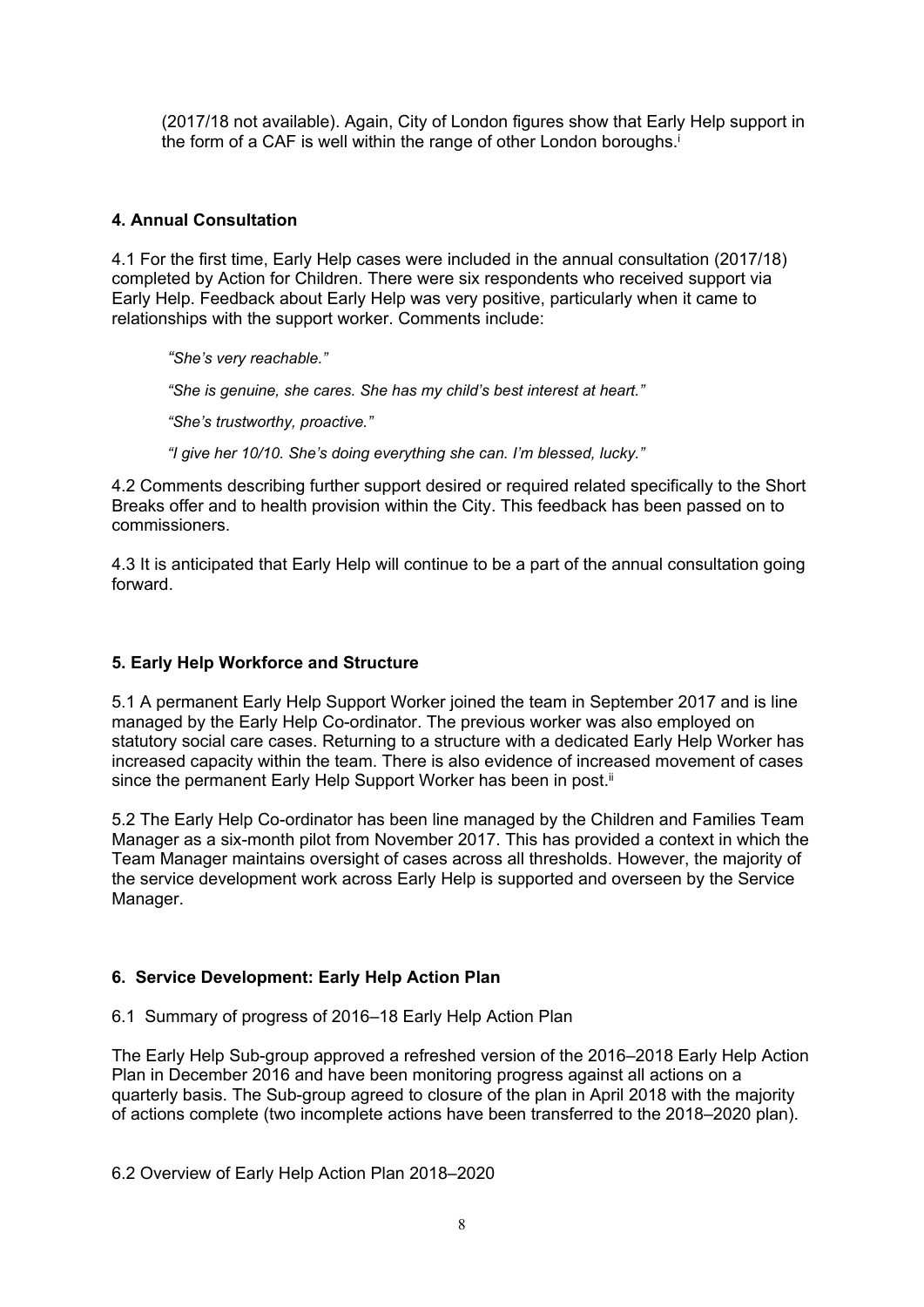The Early Help Sub-group has approved the new 2018–2020 Early Help Action Plan which details priorities for the Early Help work being led by the Early Help Co-ordinator. The new Action Plan has been informed by the Children and Young People's Plan, the joint Health and Wellbeing Strategy and the Community and Children's Services Outcomes Framework. In addition, it has been developed in line with the service development requirements identified by the Service Improvement and Development Board and the Children's Senior Management Team.

6.3 Progress against outcomes and actions in each of six priority areas will be monitored on a quarterly basis by the Early Help Sub-group. Priorities are:

- Priority 1: Developing Early Help casework
- Priority 2: Evidencing the impact of Early Help support
- Priority 3: Quality Assurance and Service Improvement
- Priority 4: Raising awareness and community engagement
- Priority 4: Multi-agency partnership and joint working
- Priority 6: Service user involvement and co-production.

#### **7. Service Development: Progress of the MAPF**

7.1 Purpose of the MAPF

• The core purpose of the MAPF, as set out in its terms of reference, is:

*"… to provide regular opportunity for front line staff within a multi-agency context to discuss practice matters, encouraging consistent and effective service delivery to children, young people and their families."*

• The MAPF is accountable to the Early Help Sub-group and plays a significant role in the development and implementation of tools and processes used by Early Help practitioners across the partnership.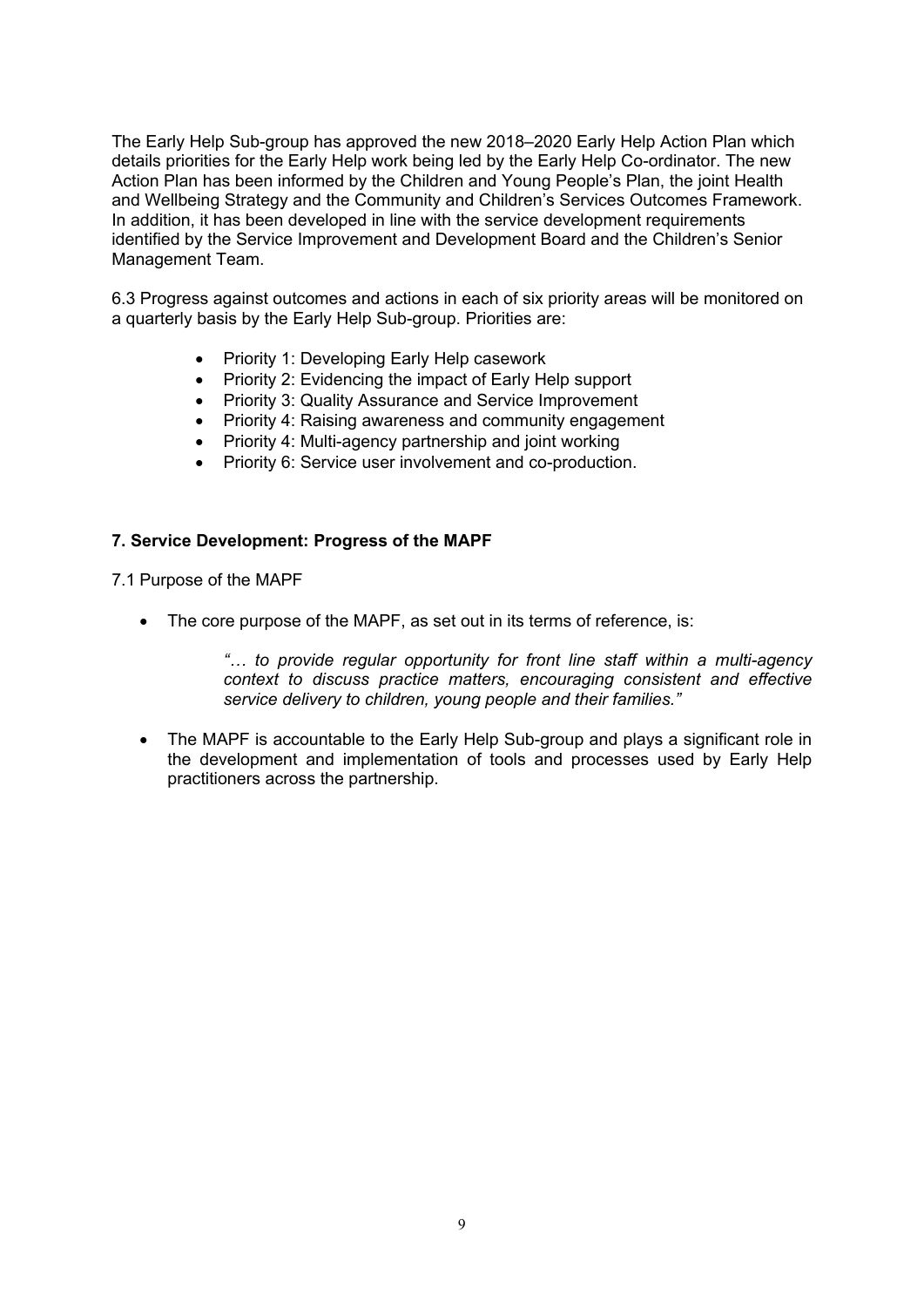# 7.2 Attendance at the MAPF



- Attendance has averaged 12 over the past two years, with representation from the following regular partners:
	- o Children and Families Team (Early Help)
	- o Education and Early Years Team
	- o Prospects
	- o Sir John Cass's Foundation Primary School and the Cass Child and Family **Centre**
	- o Health (Health Visiting, First Steps, Hackney Wellbeing Network)
	- o Vulnerable Victims Advocate
	- o City of London Police
	- o City Advice
	- o City of London Housing/Estate Management Team
	- o Young Hackney Substance Misuse Service.

### 7.3 MAPF case discussion and shared learning

- The MAPF continues to make use of Child and Adolescent Mental Health Services (CAMHS) and First Steps practitioners who regularly facilitate case discussions using a Solihull Approach consultation framework. This helps to maintain awareness of the approach across the Early Help partnership and has encouraged a shared language to describe practice, based on Solihull Approach principles. Recent case discussions have covered the following presenting needs and practice issues:
	- Children missing education due to exclusion from school
	- Adolescent substance misuse
	- Parental anxiety over the denial of a child's Special Educational Needs
	- Mental health needs, including the negative impact of excessive parental expectations
	- Neglect of emotional needs
	- Impact of parental conflict on a child
	- Financial hardship and the impact of universal credit
	- Building effective working relationships with difficult or confrontational parents.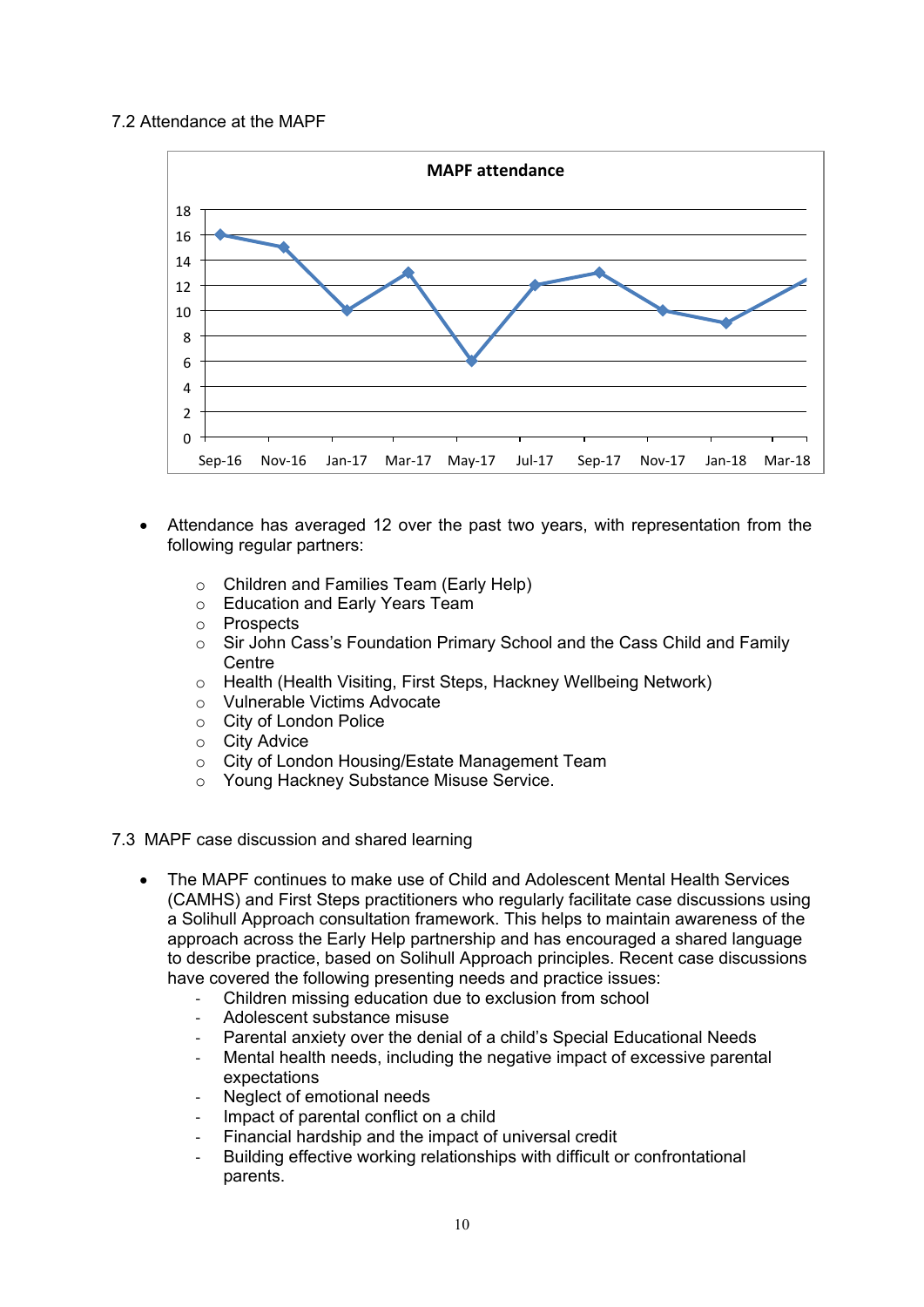- 7.4 MAPF contribution to service development
	- The MAPF actively contributes to service development in a number of different ways. It is often the first group to be consulted on each of the Early Help Action Plan priorities and MAPF workshop minutes and outcomes are regularly incorporated into review papers. Examples include:
		- Engaging with the Bangladeshi Community Workshop summary used to inform a wider DDCS engagement project
		- Distance Travelled tool developed collaboratively by MAPF members
		- Co-location report included feedback from MAPF
		- Draft CAF communications reviewed, amended, and shared with service users for feedback by MAPF
		- Service User Engagement report based on MAPF workshop
		- A number of MAPF members completed CAF self-evaluations which will be used to inform the redevelopment of the CAF or an alternative assessment and outcomes framework.

### **8. Service Development: Progress of the Early Help Sub-group**

- 8.1 Thematic reports and review papers
	- Across 2017/18 thematic reports were requested and presented to the Early Help Sub-group covering the following areas:
		- o CAF progress summary
		- o service user involvement
		- o review of co-location
		- o summary of MAPF activity
		- o distance travelled and evidence of impact
		- $\circ$  interface with short breaks.

Feedback and recommendations from discussions resulting from these reports have been incorporated into the 2018–2020 Early Help Action Plan.

- 8.2 Service updates and building evidence across the partnership
	- During 2017/18 a partner update template was developed for the Early Help Subgroup to consistently record the activity and progress of Early Help work across the partnership. At each of the quarterly meetings, one or more of the multi-agency partners present an update which includes:
		- current priorities and projects
		- forward planning: areas of service development relevant to Early Help
		- existing or emerging needs within the community/service user group
		- number of MARFs or other agency referrals made to date
		- number of CAFs completed to date
		- evidence of impact (distance travelled and case studies) including examples
		- recording service users' views and involving them in planning
		- opportunities for partnership working
		- upcoming events and training (if applicable).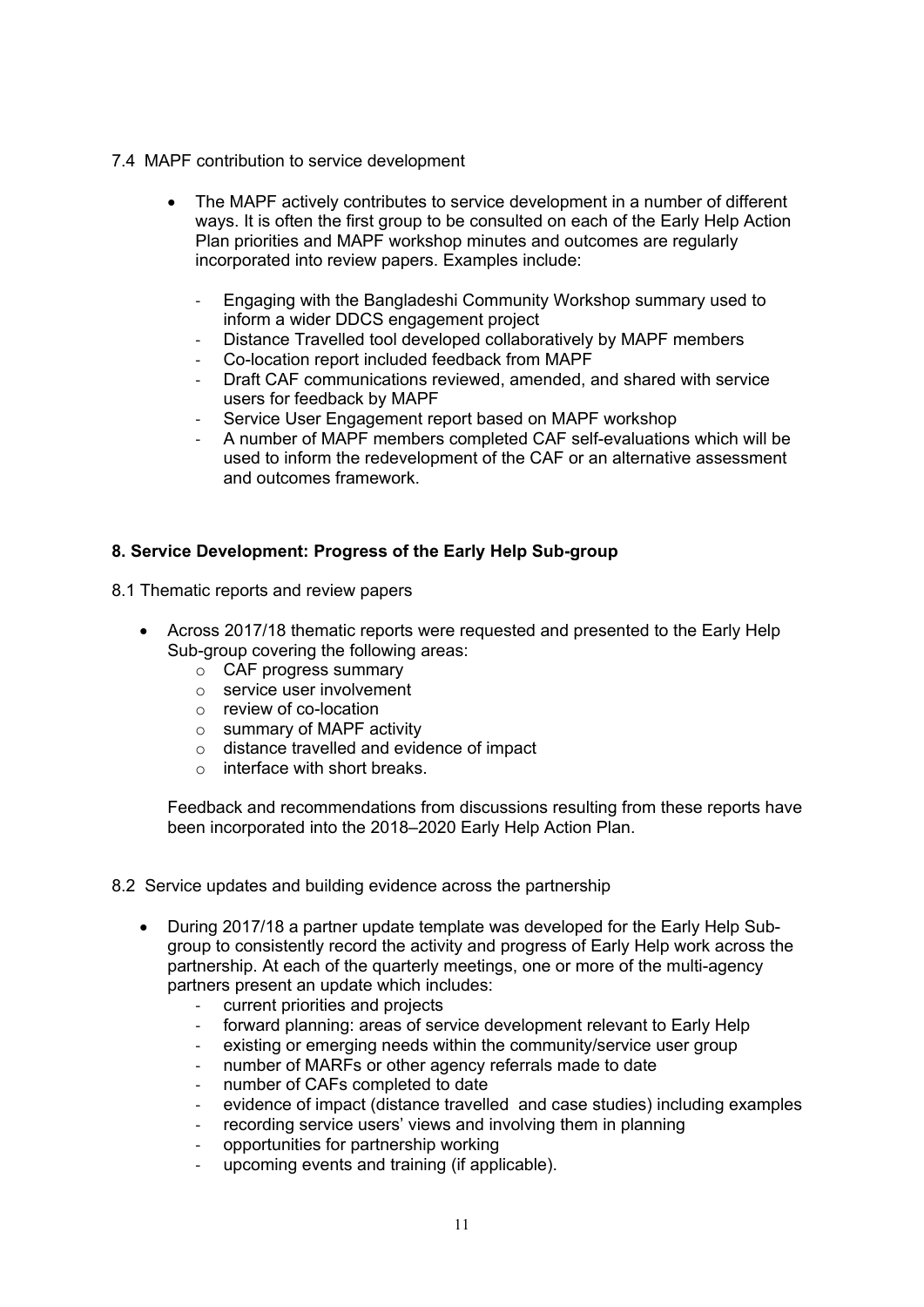There were six partners who submitted update reports in the formats listed above across 2017/18. These are held by the City & Hackney Safeguarding Children Board (CHSCB) as part of the evidence bank for the broad Early Help offer.

- 8.3 Task and Finish Group to review the CAF
	- The Early Help Sub-group have agreed to review the CAF via a Task and Finish Group comprised of leads from Health Visiting, Education and Early Years and Early Help, along with the senior professional advisor to CHSCB.
	- So far, the group have met once for an initial discussion to explore whether a multiagency assessment and support plan is realistic.
	- This remains an ongoing area for development within the new Early Help Action Plan.

### 8.4 Terms of Reference

 Following declining attendance across 2017/18, particularly from external partners, there has been a review of the terms of reference and membership of the Early Help Sub-group. This is due to be finalised at the meeting in July, with subsequent communication from the Sub-group chair and the CHSCB to ensure that the group remains quorate and can effectively fulfil its core purpose:

> *"The Early Help Sub-group will be tasked with seeking assurance of the effectiveness and impact of the implementation of the City of London Early Help Strategy. As such, the Sub-group will build on and improve partnership working across agencies, creating the infrastructure to provide a seamless service delivery which will evidence clear and positive outcomes for our children and families.*

> *The group will provide strategic oversight and assurance to the work being carried out by all agencies charged with realising the ambitions of the City of London Children and Young People's Plan and Early Help Strategy."*

#### 8.5 Innovation

- The multi-agency nature of the Early Help Sub-group ensures that there is a partnership approach to pilot programmes and innovative practice, for example:
	- An exam stress webinar for years 10 to 13, facilitated by First Steps in the Easter holidays, was first discussed at the Early Help Sub-group. Meetings between Early Help, First Steps, Youth providers (Tower Hamlets and Prospects) and the Education and Early Years Team followed to discuss how to best implement the webinar within the City.
	- Early Help has offered support and involvement with the Tenancy Visits Programme to profile and highlight the City of London's local offer in terms of services for children, young people and their families.